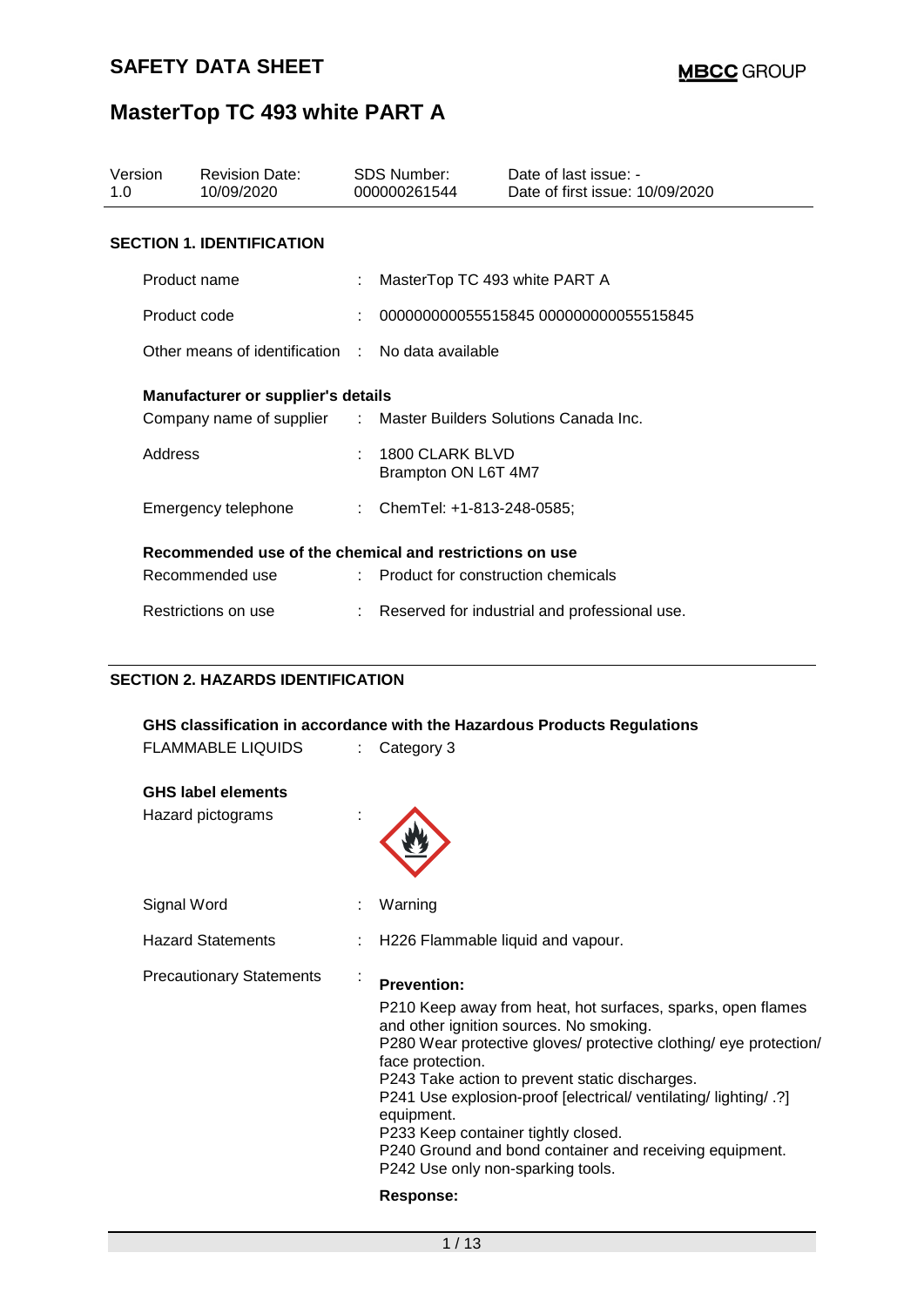| Version<br>1.0 | <b>Revision Date:</b><br>10/09/2020 | SDS Number:<br>000000261544 | Date of last issue: -<br>Date of first issue: 10/09/2020                                                                                                                                                                                             |  |  |
|----------------|-------------------------------------|-----------------------------|------------------------------------------------------------------------------------------------------------------------------------------------------------------------------------------------------------------------------------------------------|--|--|
|                |                                     |                             | P303 + P361 + P353 IF ON SKIN (or hair): Take off immediately<br>all contaminated clothing. Rinse skin with water/ shower.<br>P370 + P378 In case of fire: Use water spray, alcohol-resistant<br>foam, dry chemical or carbon dioxide to extinguish. |  |  |
|                |                                     | Storage:                    | P403 + P235 Store in a well-ventilated place. Keep cool.                                                                                                                                                                                             |  |  |
|                |                                     | Disposal:                   |                                                                                                                                                                                                                                                      |  |  |
|                |                                     | waste collection point.     | P501 Dispose of contents/container to appropriate hazardous                                                                                                                                                                                          |  |  |
|                | Other hazards<br>No data available. |                             |                                                                                                                                                                                                                                                      |  |  |

### **SECTION 3. COMPOSITION/INFORMATION ON INGREDIENTS**

Chemical nature : No data available.

### **Components**

| <b>Chemical name</b> | ICAS-No.       | Concentration (% w/w) |
|----------------------|----------------|-----------------------|
| lTitanium dioxide    | 13463-67-7     | $>= 25 - 50$          |
| In-Butyl acetate     | 123-86-4       | $\ge$ 7 - < 10        |
| laluminium hydroxide | 21645-51-2     | $>= 0 - 3$            |
| ethylbenzene         | $100 - 41 - 4$ | $>= 0 - 0.2$          |

#### **SECTION 4. FIRST AID MEASURES**

| General advice                                         | Move out of dangerous area.<br>Show this material safety data sheet to the doctor in attend-<br>ance.<br>Do not leave the victim unattended.                                        |
|--------------------------------------------------------|-------------------------------------------------------------------------------------------------------------------------------------------------------------------------------------|
| If inhaled                                             | If unconscious, place in recovery position and seek medical<br>advice.<br>If symptoms persist, call a physician.                                                                    |
| In case of skin contact                                | : If on skin, rinse well with water.<br>If on clothes, remove clothes.                                                                                                              |
| In case of eye contact                                 | Flush eyes with water as a precaution.<br>Remove contact lenses.<br>Protect unharmed eye.<br>Keep eye wide open while rinsing.<br>If eye irritation persists, consult a specialist. |
| If swallowed                                           | Keep respiratory tract clear.<br>Do not give milk or alcoholic beverages.<br>Never give anything by mouth to an unconscious person.<br>If symptoms persist, call a physician.       |
| Most important symptoms<br>and effects, both acute and | None known.                                                                                                                                                                         |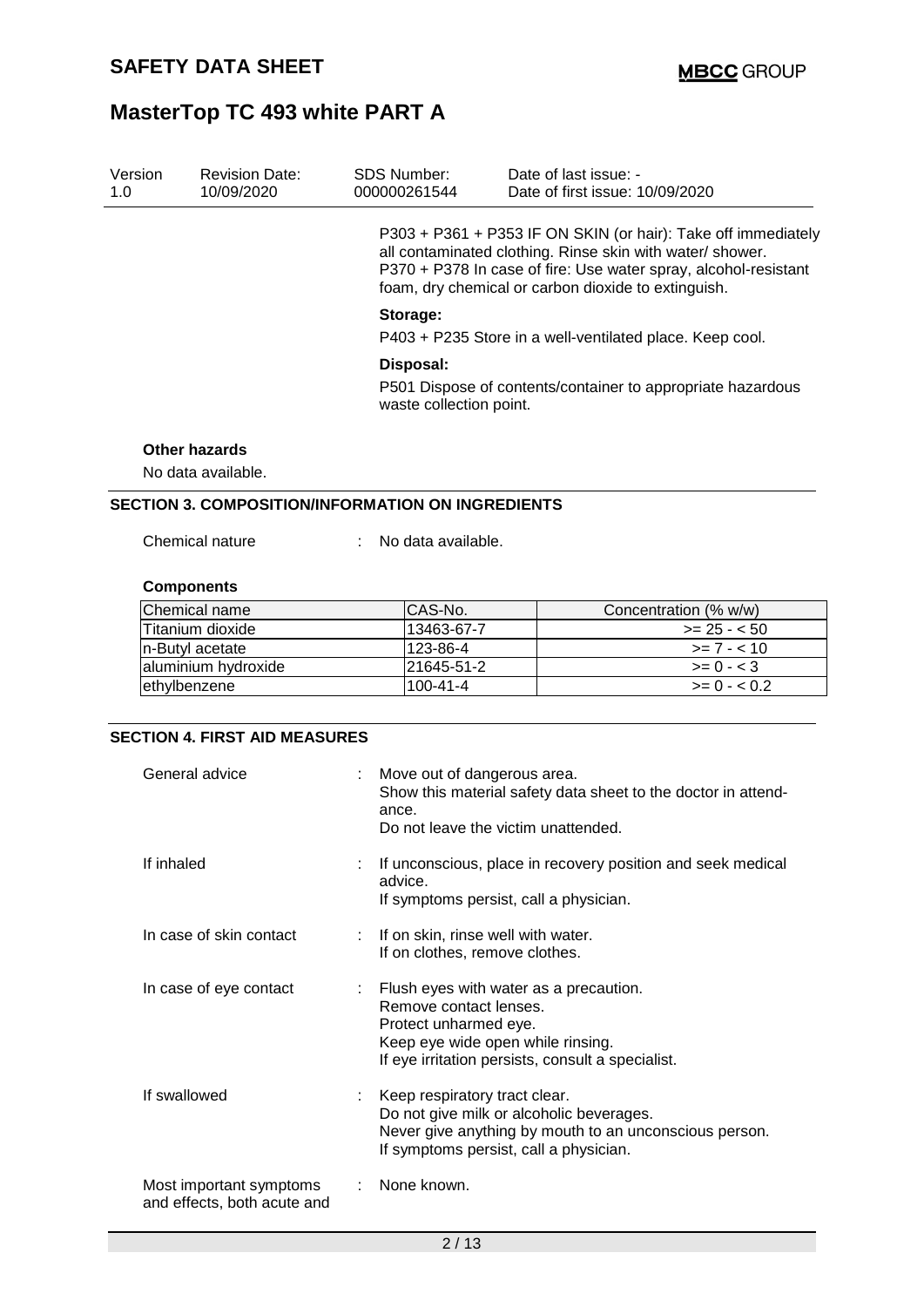| Version<br>1.0 |                                          | <b>Revision Date:</b><br>10/09/2020 |   | <b>SDS Number:</b><br>000000261544                                    | Date of last issue: -<br>Date of first issue: 10/09/2020                                                                                                                                                                                                                                                        |  |  |  |  |
|----------------|------------------------------------------|-------------------------------------|---|-----------------------------------------------------------------------|-----------------------------------------------------------------------------------------------------------------------------------------------------------------------------------------------------------------------------------------------------------------------------------------------------------------|--|--|--|--|
|                | delayed                                  |                                     |   |                                                                       |                                                                                                                                                                                                                                                                                                                 |  |  |  |  |
|                |                                          | Notes to physician                  | ÷ | Treat symptomatically.                                                |                                                                                                                                                                                                                                                                                                                 |  |  |  |  |
|                | <b>SECTION 5. FIRE-FIGHTING MEASURES</b> |                                     |   |                                                                       |                                                                                                                                                                                                                                                                                                                 |  |  |  |  |
|                |                                          | Suitable extinguishing media        |   | Water spray<br>Foam<br>Dry powder<br>Carbon dioxide (CO2)             |                                                                                                                                                                                                                                                                                                                 |  |  |  |  |
|                | media                                    | Unsuitable extinguishing            |   | High volume water jet                                                 |                                                                                                                                                                                                                                                                                                                 |  |  |  |  |
|                | fighting                                 | Specific hazards during fire        |   | courses.                                                              | Do not allow run-off from fire fighting to enter drains or water                                                                                                                                                                                                                                                |  |  |  |  |
|                |                                          | Further information                 |   | must not be discharged into drains.<br>rately in closed containments. | Collect contaminated fire extinguishing water separately. This<br>Fire residues and contaminated fire extinguishing water must<br>be disposed of in accordance with local regulations.<br>For safety reasons in case of fire, cans should be stored sepa-<br>Use a water spray to cool fully closed containers. |  |  |  |  |
|                | for fire-fighters                        | Special protective equipment        |   | essary.                                                               | Wear self-contained breathing apparatus for firefighting if nec-                                                                                                                                                                                                                                                |  |  |  |  |

#### **SECTION 6. ACCIDENTAL RELEASE MEASURES**

| Personal precautions, protec- :<br>tive equipment and emer-<br>gency procedures | Remove all sources of ignition.<br>Evacuate personnel to safe areas.<br>Beware of vapors accumulating to form explosive concentra-<br>tions. Vapors can accumulate in low areas.                                                             |
|---------------------------------------------------------------------------------|----------------------------------------------------------------------------------------------------------------------------------------------------------------------------------------------------------------------------------------------|
| Environmental precautions                                                       | : Prevent product from entering drains.<br>Prevent further leakage or spillage if safe to do so.<br>If the product contaminates rivers and lakes or drains inform<br>respective authorities.                                                 |
| Methods and materials for<br>containment and cleaning up                        | Contain spillage, and then collect with non-combustible ab-<br>sorbent material, (e.g. sand, earth, diatomaceous earth, ver-<br>miculite) and place in container for disposal according to local<br>/ national regulations (see section 13). |

#### **SECTION 7. HANDLING AND STORAGE**

| Advice on protection against : Product is not explosive.<br>fire and explosion |                               |  |
|--------------------------------------------------------------------------------|-------------------------------|--|
|                                                                                | Do not spray on a naked flame |  |

Do not spray on a naked flame or any incandescent material. Take necessary action to avoid static electricity discharge (which might cause ignition of organic vapors).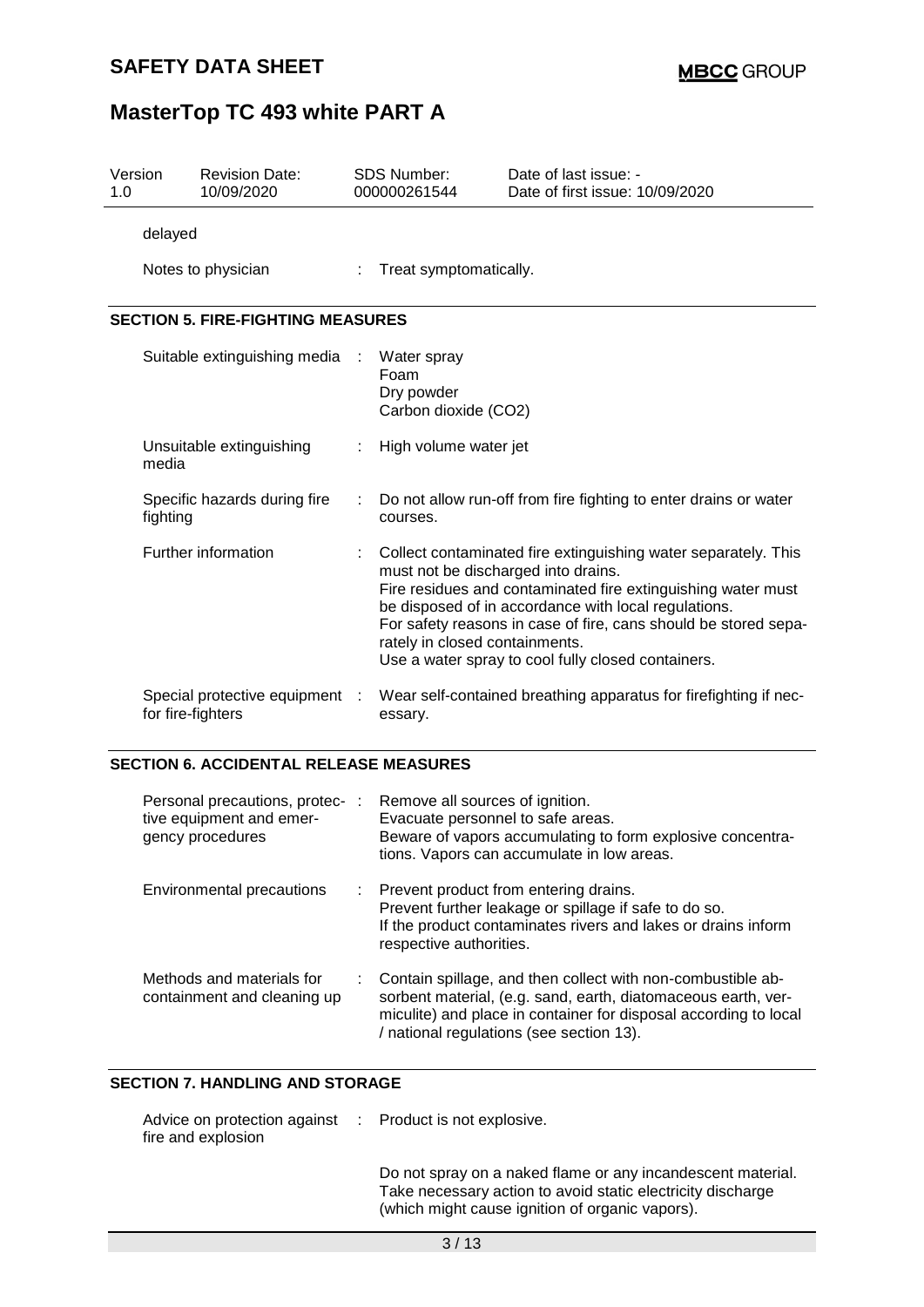| Version<br>1.0 | <b>Revision Date:</b><br>10/09/2020 | SDS Number:<br>000000261544                                                                                                   | Date of last issue: -<br>Date of first issue: 10/09/2020                                                                                                                                                                                                                                                                                                   |
|----------------|-------------------------------------|-------------------------------------------------------------------------------------------------------------------------------|------------------------------------------------------------------------------------------------------------------------------------------------------------------------------------------------------------------------------------------------------------------------------------------------------------------------------------------------------------|
|                |                                     | ignition.                                                                                                                     | Keep away from open flames, hot surfaces and sources of                                                                                                                                                                                                                                                                                                    |
|                | Advice on safe handling             | Avoid formation of aerosol.<br>plication area.<br>regulations.                                                                | For personal protection see section 8.<br>Smoking, eating and drinking should be prohibited in the ap-<br>Take precautionary measures against static discharges.<br>Provide sufficient air exchange and/or exhaust in work rooms.<br>Open drum carefully as content may be under pressure.<br>Dispose of rinse water in accordance with local and national |
|                | Conditions for safe storage         | no smoking<br>place.<br>kept upright to prevent leakage.<br>Observe label precautions.<br>the technological safety standards. | Keep container tightly closed in a dry and well-ventilated<br>Containers which are opened must be carefully resealed and<br>Electrical installations / working materials must comply with                                                                                                                                                                  |
| age conditions | Further information on stor-        | Protect from direct sunlight.                                                                                                 | Keep only in the original container in a cool, dry, well-<br>ventilated place away from ignition sources, heat or flame.                                                                                                                                                                                                                                   |
|                | Materials to avoid                  | Observe VCI storage rules.                                                                                                    |                                                                                                                                                                                                                                                                                                                                                            |
| age stability  | Further information on stor-        | No data available                                                                                                             |                                                                                                                                                                                                                                                                                                                                                            |

#### **SECTION 8. EXPOSURE CONTROLS/PERSONAL PROTECTION**

#### **Ingredients with workplace control parameters**

| Components      | CAS-No.  | Value type<br>(Form of<br>exposure) | Control parame-<br>ters / Permissible<br>concentration | <b>Basis</b>                                |
|-----------------|----------|-------------------------------------|--------------------------------------------------------|---------------------------------------------|
| n-Butyl acetate | 123-86-4 | <b>STEL value</b>                   | $150$ ppm                                              | <b>ACGIHTLV</b>                             |
|                 |          | <b>TWA value</b>                    | 50 ppm                                                 | <b>ACGIHTLV</b>                             |
|                 |          | <b>REL</b> value                    | 150 ppm<br>710 mg/m3                                   | <b>NIOSH</b>                                |
|                 |          | <b>STEL value</b>                   | 200 ppm<br>950 mg/m3                                   | <b>NIOSH</b>                                |
|                 |          | PEL                                 | 150 ppm<br>710 mg/m3                                   | <b>29 CFR</b><br>1910.1000<br>(Table Z-1)   |
|                 |          | <b>STEL value</b>                   | 200 ppm<br>950 mg/m3                                   | <b>29 CFR</b><br>1910.1000<br>(Table Z-1-A) |
|                 |          | <b>TWA value</b>                    | 150 ppm<br>710 mg/m3                                   | <b>29 CFR</b><br>1910.1000<br>(Table Z-1-A) |
|                 |          | <b>TWA</b>                          | 150 ppm                                                | CA AB OEL                                   |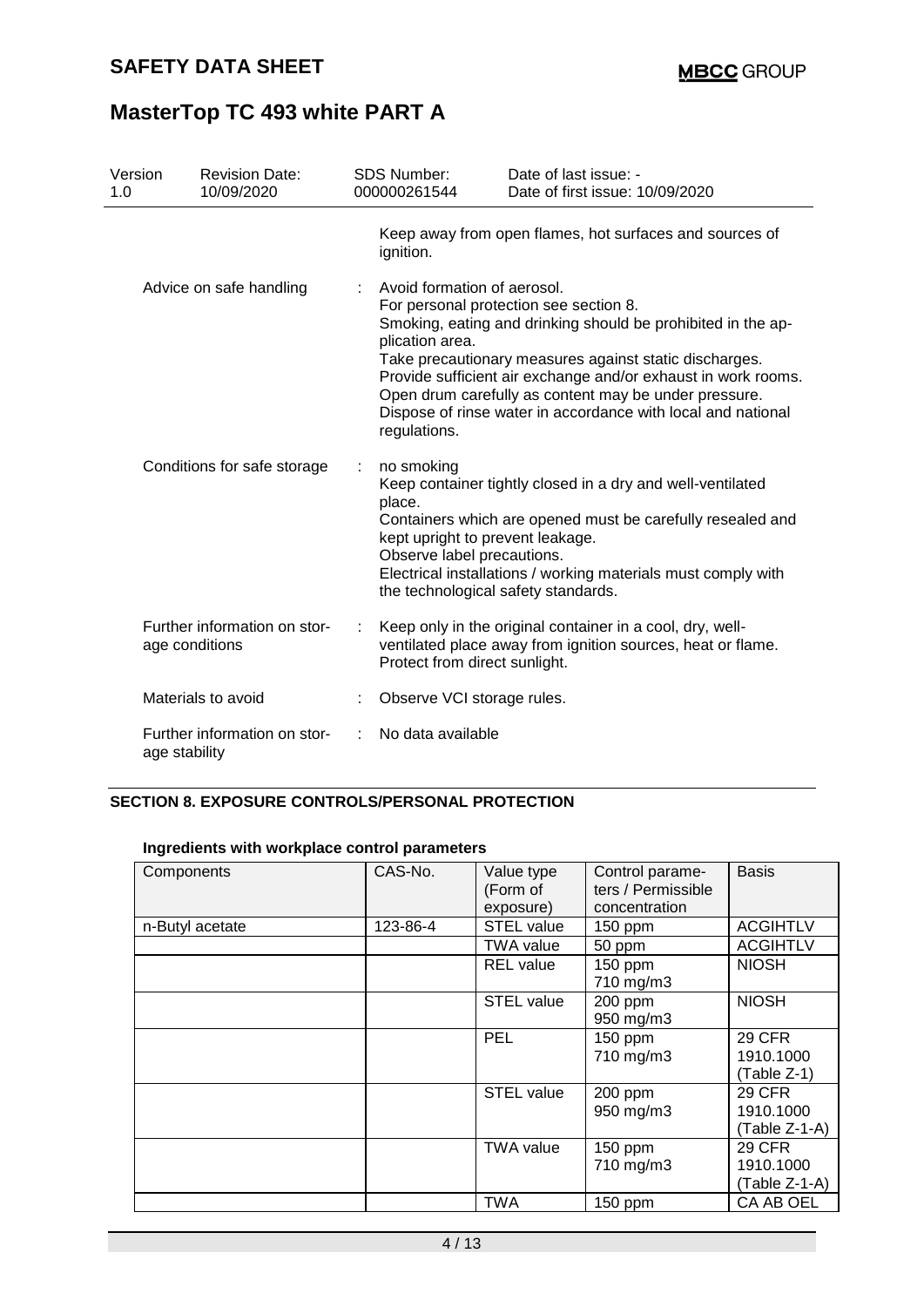| Version<br>1.0 | <b>Revision Date:</b><br>10/09/2020 | <b>SDS Number:</b><br>000000261544                                                                           | Date of last issue: -                | Date of first issue: 10/09/2020                           |                          |  |
|----------------|-------------------------------------|--------------------------------------------------------------------------------------------------------------|--------------------------------------|-----------------------------------------------------------|--------------------------|--|
|                |                                     |                                                                                                              |                                      |                                                           |                          |  |
|                |                                     |                                                                                                              | <b>STEL</b>                          | 713 mg/m3<br>200 ppm                                      | CA AB OEL                |  |
|                |                                     |                                                                                                              |                                      | 950 mg/m3                                                 |                          |  |
|                |                                     |                                                                                                              | <b>TWA</b>                           | 20 ppm                                                    | CA BC OEL                |  |
|                |                                     |                                                                                                              | <b>TWAEV</b>                         | 150 ppm                                                   | CA QC OEL                |  |
|                |                                     |                                                                                                              |                                      | 713 mg/m3                                                 |                          |  |
|                |                                     |                                                                                                              | <b>STEV</b>                          | 200 ppm<br>950 mg/m3                                      | CA QC OEL                |  |
|                |                                     |                                                                                                              | <b>TWA</b>                           | 50 ppm                                                    | <b>ACGIH</b>             |  |
|                |                                     |                                                                                                              | <b>STEL</b>                          | $150$ ppm                                                 | <b>ACGIH</b>             |  |
|                | Titanium dioxide                    | 13463-67-7                                                                                                   | <b>TWA value</b>                     | 10 mg/m3                                                  | <b>ACGIHTLV</b>          |  |
|                |                                     |                                                                                                              | PEL (Total                           | 15 mg/m3                                                  | 29 CFR                   |  |
|                |                                     |                                                                                                              | dust)                                |                                                           | 1910.1000<br>(Table Z-1) |  |
|                |                                     |                                                                                                              | <b>TWA value</b>                     | 10 mg/m3                                                  | 29 CFR                   |  |
|                |                                     |                                                                                                              | (Total dust)                         |                                                           | 1910.1000                |  |
|                |                                     |                                                                                                              |                                      |                                                           | (Table Z-1-A)            |  |
|                |                                     |                                                                                                              | <b>TWA</b>                           | 10 mg/m3                                                  | CA AB OEL                |  |
|                |                                     |                                                                                                              | <b>TWA (Total</b>                    | 10 mg/m3                                                  | CA BC OEL                |  |
|                |                                     |                                                                                                              | dust)                                |                                                           |                          |  |
|                |                                     |                                                                                                              | TWA (respir-                         | $3$ mg/m $3$                                              | CA BC OEL                |  |
|                |                                     |                                                                                                              | able dust                            |                                                           |                          |  |
|                |                                     |                                                                                                              | fraction)                            |                                                           |                          |  |
|                |                                     |                                                                                                              | TWAEV (to-<br>tal dust)              | 10 mg/m3                                                  | CA QC OEL                |  |
|                |                                     |                                                                                                              | <b>TWA</b>                           | 10 mg/m3<br>(Titanium dioxide)                            | <b>ACGIH</b>             |  |
|                | aluminium hydroxide                 | 21645-51-2                                                                                                   | <b>TWA value</b>                     | 1 $mg/m3$                                                 | <b>ACGIHTLV</b>          |  |
|                |                                     |                                                                                                              | (Respirable                          |                                                           |                          |  |
|                |                                     |                                                                                                              | fraction)                            |                                                           |                          |  |
|                |                                     |                                                                                                              | TWAEV (to-                           | 10 mg/m3                                                  | CA QC OEL                |  |
|                |                                     |                                                                                                              | tal dust)                            |                                                           |                          |  |
|                |                                     |                                                                                                              | TWA (Res-                            | 1 $mg/m3$                                                 | CA BC OEL                |  |
|                |                                     |                                                                                                              | pirable)                             | (Aluminum)                                                |                          |  |
|                |                                     |                                                                                                              | TWA (Res-                            | $\frac{1}{1}$ mg/m3                                       | <b>ACGIH</b>             |  |
|                |                                     |                                                                                                              | pirable par-                         | (Aluminum)                                                |                          |  |
|                |                                     |                                                                                                              | ticulate mat-<br>ter)                |                                                           |                          |  |
|                | <b>Engineering measures</b>         |                                                                                                              | No applicable information available. |                                                           |                          |  |
|                |                                     |                                                                                                              |                                      |                                                           |                          |  |
|                | Personal protective equipment       |                                                                                                              |                                      |                                                           |                          |  |
|                | Respiratory protection              |                                                                                                              |                                      | Wear respiratory protection if ventilation is inadequate. |                          |  |
|                | Hand protection                     |                                                                                                              |                                      |                                                           |                          |  |
|                | Remarks                             | The suitability for a specific workplace should be discussed<br>with the producers of the protective gloves. |                                      |                                                           |                          |  |
|                | Eye protection                      | Eye wash bottle with pure water<br>Tightly fitting safety goggles                                            |                                      |                                                           |                          |  |
|                | Skin and body protection            | Impervious clothing<br>Choose body protection according to the amount and con-                               |                                      |                                                           |                          |  |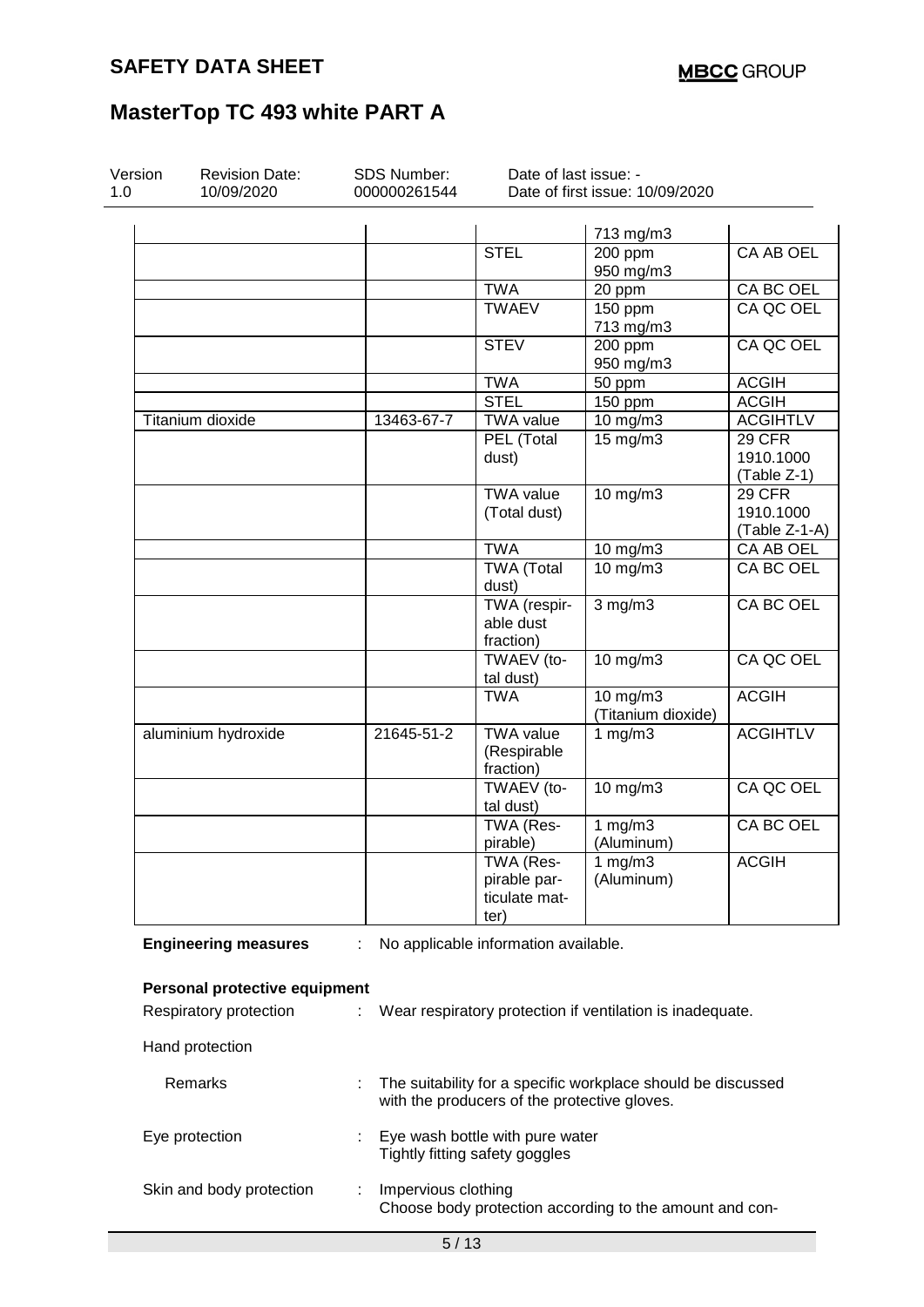| Version<br>1.0      | <b>Revision Date:</b><br>10/09/2020                 |        | SDS Number:<br>000000261544                                                                                                                                                                                                                                                                  | Date of last issue: -<br>Date of first issue: 10/09/2020                                                             |  |  |  |
|---------------------|-----------------------------------------------------|--------|----------------------------------------------------------------------------------------------------------------------------------------------------------------------------------------------------------------------------------------------------------------------------------------------|----------------------------------------------------------------------------------------------------------------------|--|--|--|
|                     |                                                     |        |                                                                                                                                                                                                                                                                                              | centration of the dangerous substance at the work place.                                                             |  |  |  |
| Protective measures |                                                     |        | Do not inhale gases/vapours/aerosols.<br>Avoid contact with the skin, eyes and clothing.<br>Avoid exposure - obtain special instructions before use.<br>Handle in accordance with good building materials hygiene<br>and safety practice.<br>Wearing of closed work clothing is recommended. |                                                                                                                      |  |  |  |
|                     | Hygiene measures                                    |        | Wash hands before breaks and at the end of workday.                                                                                                                                                                                                                                          |                                                                                                                      |  |  |  |
|                     | <b>SECTION 9. PHYSICAL AND CHEMICAL PROPERTIES</b>  |        |                                                                                                                                                                                                                                                                                              |                                                                                                                      |  |  |  |
|                     | Appearance                                          |        | liquid                                                                                                                                                                                                                                                                                       |                                                                                                                      |  |  |  |
|                     | Color                                               |        | various colours                                                                                                                                                                                                                                                                              |                                                                                                                      |  |  |  |
|                     | Odor                                                |        | strong, ester-like                                                                                                                                                                                                                                                                           |                                                                                                                      |  |  |  |
|                     | <b>Odor Threshold</b>                               |        | No data available                                                                                                                                                                                                                                                                            |                                                                                                                      |  |  |  |
|                     | pH                                                  |        | not applicable insoluble                                                                                                                                                                                                                                                                     |                                                                                                                      |  |  |  |
|                     | Freezing point                                      |        | No applicable information available.                                                                                                                                                                                                                                                         |                                                                                                                      |  |  |  |
|                     | Melting point                                       |        |                                                                                                                                                                                                                                                                                              | No applicable information available.                                                                                 |  |  |  |
|                     | Boiling point                                       |        | 138 °C                                                                                                                                                                                                                                                                                       |                                                                                                                      |  |  |  |
|                     | Flash point                                         |        | 38 °C                                                                                                                                                                                                                                                                                        |                                                                                                                      |  |  |  |
|                     |                                                     |        |                                                                                                                                                                                                                                                                                              | Method: Flash Point by Tag Closed Tester.                                                                            |  |  |  |
|                     | Evaporation rate                                    |        |                                                                                                                                                                                                                                                                                              | No applicable information available.                                                                                 |  |  |  |
|                     | Flammability (solid, gas)                           |        | not determined                                                                                                                                                                                                                                                                               |                                                                                                                      |  |  |  |
|                     | Upper explosion limit / Upper<br>flammability limit | ÷      | 13.1 %(V)                                                                                                                                                                                                                                                                                    | The product has not been tested. The statement has been<br>derived from the properties of the individual components. |  |  |  |
|                     | Lower explosion limit / Lower<br>flammability limit | $\sim$ | 1 %(V)                                                                                                                                                                                                                                                                                       | The product has not been tested. The statement has been<br>derived from the properties of the individual components. |  |  |  |
|                     | Vapor pressure                                      |        | 3.5 hPa (25 °C)                                                                                                                                                                                                                                                                              | The product has not been tested. The statement has been<br>derived from the properties of the individual components. |  |  |  |
|                     | Relative vapor density                              |        | Heavier than air.                                                                                                                                                                                                                                                                            |                                                                                                                      |  |  |  |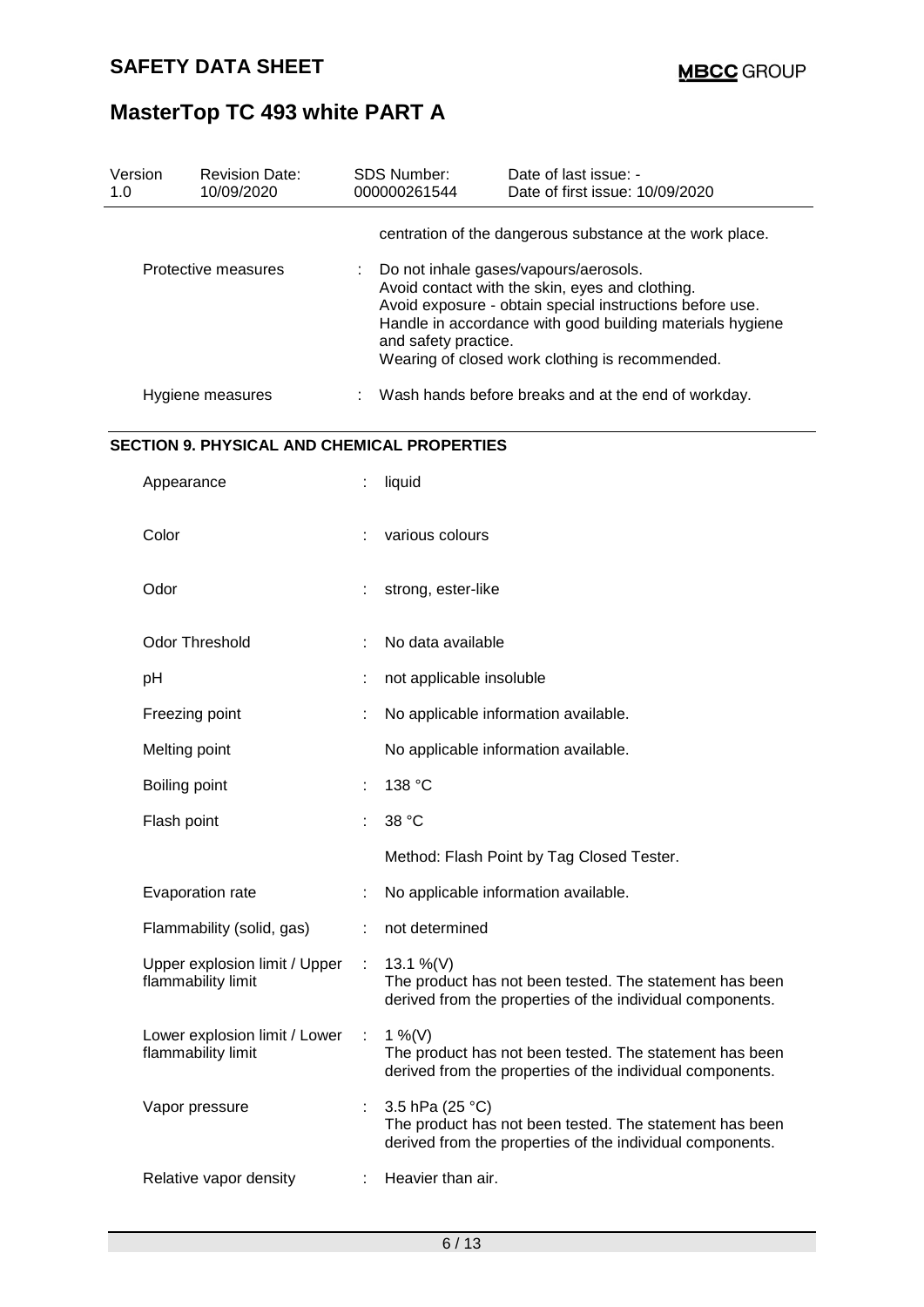| Version<br>1.0 |                     | <b>Revision Date:</b><br>10/09/2020 |   | <b>SDS Number:</b><br>000000261544 | Date of last issue: -<br>Date of first issue: 10/09/2020                                                             |
|----------------|---------------------|-------------------------------------|---|------------------------------------|----------------------------------------------------------------------------------------------------------------------|
|                |                     | Relative density                    |   |                                    | No applicable information available.                                                                                 |
|                | Density             |                                     |   | 11 lb/USg (20 °C)                  |                                                                                                                      |
|                | <b>Bulk density</b> |                                     |   | not applicable                     |                                                                                                                      |
|                | Solubility(ies)     | Water solubility                    |   | insoluble                          |                                                                                                                      |
|                |                     | Solubility in other solvents        | t |                                    | No applicable information available.                                                                                 |
|                | octanol/water       | Partition coefficient: n-           |   | No data available.                 |                                                                                                                      |
|                |                     | Autoignition temperature            | ÷ | 533 °C                             | The product has not been tested. The statement has been<br>derived from the properties of the individual components. |
|                |                     | Decomposition temperature           |   | scribed/indicated.                 | No decomposition if stored and handled as pre-                                                                       |
|                | Viscosity           |                                     |   |                                    |                                                                                                                      |
|                |                     | Viscosity, dynamic                  |   |                                    | No applicable information available.                                                                                 |
|                |                     | Viscosity, kinematic                |   |                                    | No applicable information available.                                                                                 |
|                |                     | <b>Explosive properties</b>         |   | Not explosive<br>Not explosive     |                                                                                                                      |
|                |                     | Oxidizing properties                |   | as oxidizing.                      | Based on its structural properties the product is not classified                                                     |
|                |                     | Sublimation point                   |   |                                    | No applicable information available.                                                                                 |
|                |                     | Molecular weight                    |   | No data available                  |                                                                                                                      |

### **SECTION 10. STABILITY AND REACTIVITY**

| Reactivity                              |   | No decomposition if stored and applied as directed.                                                |
|-----------------------------------------|---|----------------------------------------------------------------------------------------------------|
| Chemical stability                      |   | No decomposition if stored and applied as directed.                                                |
| Possibility of hazardous reac-<br>tions | ÷ | No decomposition if stored and applied as directed.<br>Vapors may form explosive mixture with air. |
| Conditions to avoid                     |   | Avoid all sources of ignition: heat, sparks, open flame.                                           |
|                                         |   | Heat, flames and sparks.                                                                           |
| Incompatible materials                  |   | Strong acids<br>Strong bases<br>Strong oxidizing agents<br>Strong reducing agents                  |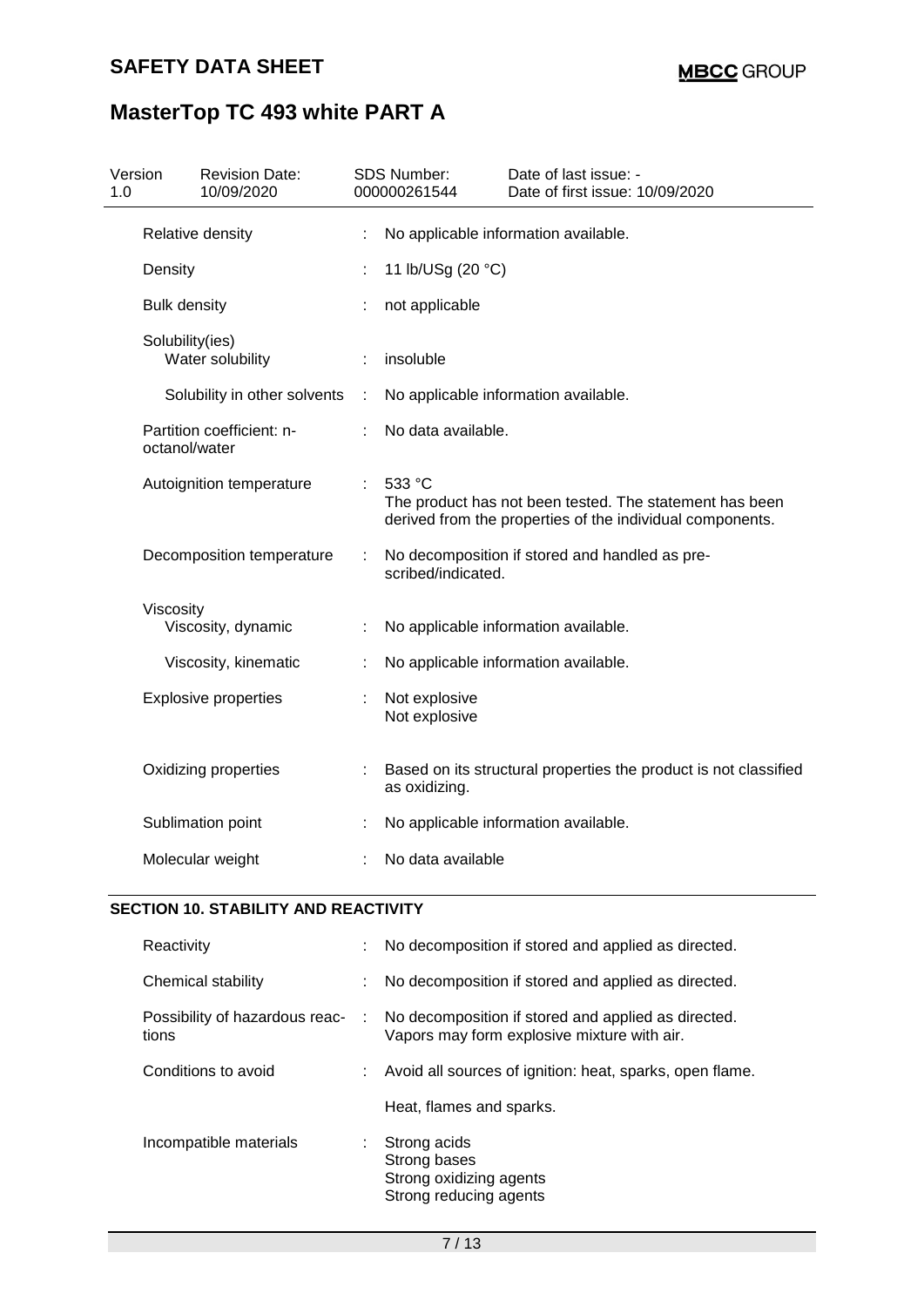| Version<br>1.0                                                                     |          | <b>Revision Date:</b><br>10/09/2020                                           |    | <b>SDS Number:</b><br>000000261544                     | Date of last issue: -<br>Date of first issue: 10/09/2020  |  |
|------------------------------------------------------------------------------------|----------|-------------------------------------------------------------------------------|----|--------------------------------------------------------|-----------------------------------------------------------|--|
|                                                                                    | products | Hazardous decomposition                                                       | ÷  | as prescribed/indicated.                               | No hazardous decomposition products if stored and handled |  |
| <b>SECTION 11. TOXICOLOGICAL INFORMATION</b>                                       |          |                                                                               |    |                                                        |                                                           |  |
|                                                                                    |          | <b>Acute toxicity</b><br>Not classified based on available information.       |    |                                                        |                                                           |  |
|                                                                                    | Product: |                                                                               |    |                                                        |                                                           |  |
|                                                                                    |          | Acute oral toxicity                                                           |    |                                                        | Remarks: No applicable information available.             |  |
|                                                                                    |          |                                                                               |    | $ATE: > 5,000$ mg/kg                                   |                                                           |  |
|                                                                                    |          | Acute inhalation toxicity                                                     | ÷. |                                                        | Remarks: No applicable information available.             |  |
|                                                                                    |          |                                                                               |    | $ATE: > 20.0000$ mg/l<br>Remarks: Determined for vapor |                                                           |  |
|                                                                                    |          |                                                                               |    | $ATE: > 5.0000$ mg/l<br>Remarks: Determined for mist   |                                                           |  |
|                                                                                    |          | Acute dermal toxicity                                                         | ÷. |                                                        | Remarks: No applicable information available.             |  |
|                                                                                    |          |                                                                               |    | $ATE: > 5,000$ mg/kg                                   |                                                           |  |
| <b>Skin corrosion/irritation</b><br>Not classified based on available information. |          |                                                                               |    |                                                        |                                                           |  |
|                                                                                    |          | Serious eye damage/eye irritation                                             |    |                                                        |                                                           |  |
|                                                                                    |          | Not classified based on available information.                                |    |                                                        |                                                           |  |
|                                                                                    |          | Respiratory or skin sensitization                                             |    |                                                        |                                                           |  |
|                                                                                    |          | <b>Skin sensitization</b><br>Not classified based on available information.   |    |                                                        |                                                           |  |
|                                                                                    |          | <b>Respiratory sensitization</b>                                              |    |                                                        |                                                           |  |
|                                                                                    |          | Not classified based on available information.                                |    |                                                        |                                                           |  |
|                                                                                    |          |                                                                               |    |                                                        |                                                           |  |
| Not classified based on available information.<br>Carcinogenicity                  |          |                                                                               |    |                                                        |                                                           |  |
|                                                                                    |          | Not classified based on available information.                                |    |                                                        |                                                           |  |
| <b>Reproductive toxicity</b>                                                       |          |                                                                               |    |                                                        |                                                           |  |
|                                                                                    |          | Not classified based on available information.                                |    |                                                        |                                                           |  |
|                                                                                    |          | <b>STOT-single exposure</b><br>Not classified based on available information. |    |                                                        |                                                           |  |
|                                                                                    |          | <b>STOT-repeated exposure</b>                                                 |    |                                                        |                                                           |  |
|                                                                                    |          | Not classified based on available information.                                |    |                                                        |                                                           |  |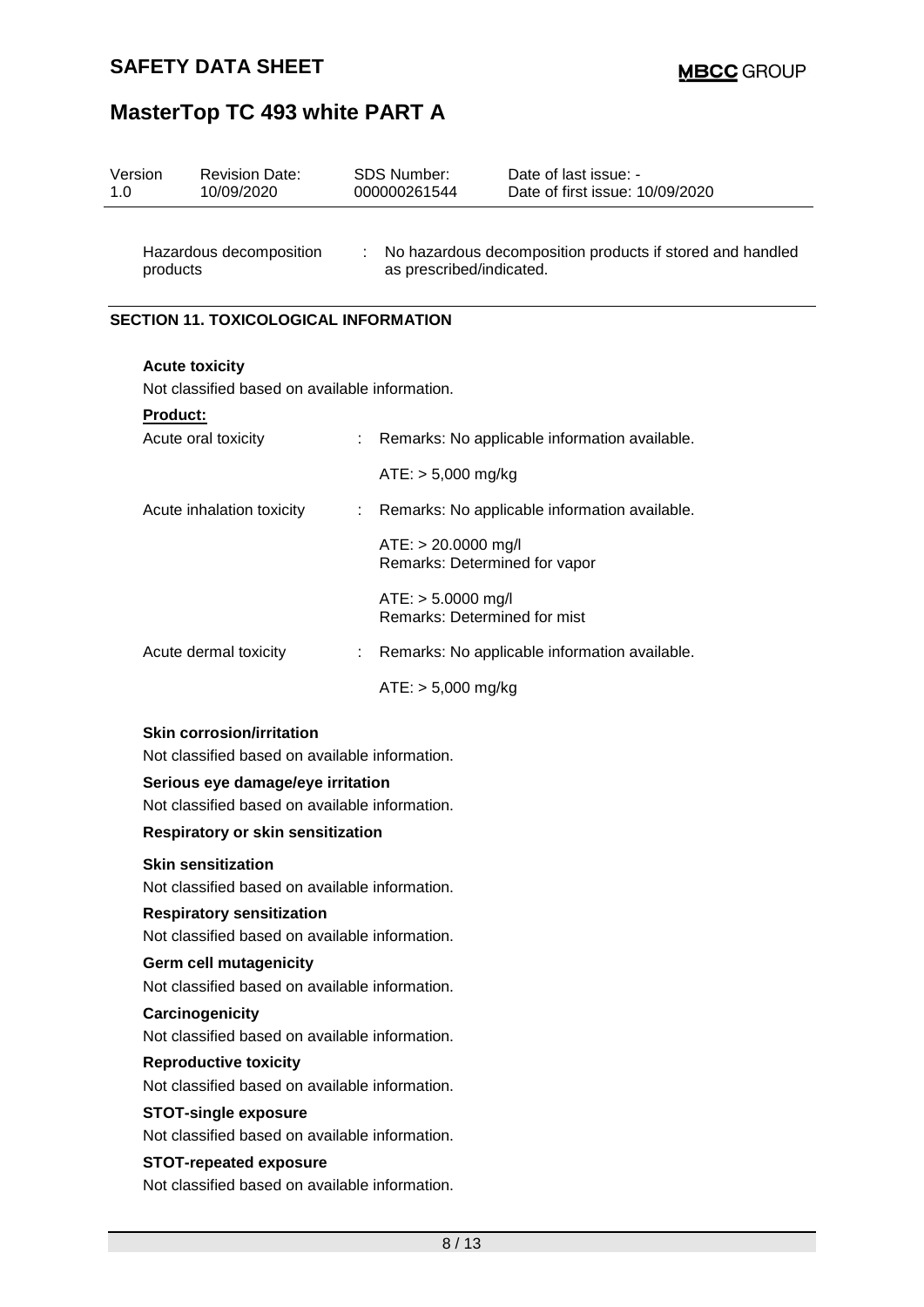| Version<br>1.0 |                                                                     | <b>Revision Date:</b><br>10/09/2020                       |                       | <b>SDS Number:</b><br>000000261544        | Date of last issue: -<br>Date of first issue: 10/09/2020      |  |  |  |  |  |
|----------------|---------------------------------------------------------------------|-----------------------------------------------------------|-----------------------|-------------------------------------------|---------------------------------------------------------------|--|--|--|--|--|
|                |                                                                     | <b>Aspiration toxicity</b>                                |                       |                                           |                                                               |  |  |  |  |  |
|                | Not classified based on available information.                      |                                                           |                       |                                           |                                                               |  |  |  |  |  |
|                | <b>Product:</b>                                                     |                                                           |                       |                                           |                                                               |  |  |  |  |  |
|                |                                                                     | No aspiration hazard expected.                            |                       |                                           |                                                               |  |  |  |  |  |
|                |                                                                     | <b>Further information</b>                                |                       |                                           |                                                               |  |  |  |  |  |
|                | Product:                                                            |                                                           |                       |                                           |                                                               |  |  |  |  |  |
|                | <b>Remarks</b><br>Solvents may degrease the skin.<br>$\ddot{\cdot}$ |                                                           |                       |                                           |                                                               |  |  |  |  |  |
|                |                                                                     | <b>SECTION 12. ECOLOGICAL INFORMATION</b>                 |                       |                                           |                                                               |  |  |  |  |  |
|                | <b>Ecotoxicity</b>                                                  |                                                           |                       |                                           |                                                               |  |  |  |  |  |
|                |                                                                     | No data available                                         |                       |                                           |                                                               |  |  |  |  |  |
|                |                                                                     | <b>Persistence and degradability</b><br>No data available |                       |                                           |                                                               |  |  |  |  |  |
|                |                                                                     | <b>Bioaccumulative potential</b>                          |                       |                                           |                                                               |  |  |  |  |  |
|                |                                                                     | Components:                                               |                       |                                           |                                                               |  |  |  |  |  |
|                |                                                                     | <b>Titanium dioxide:</b>                                  |                       |                                           |                                                               |  |  |  |  |  |
|                |                                                                     | Partition coefficient: n-<br>octanol/water                | $\mathbb{Z}^{\times}$ | Remarks: not applicable                   |                                                               |  |  |  |  |  |
|                |                                                                     | n-Butyl acetate:                                          |                       |                                           |                                                               |  |  |  |  |  |
|                |                                                                     | Partition coefficient: n-                                 | ÷                     | Pow: 200 (25 °C)                          |                                                               |  |  |  |  |  |
|                |                                                                     | octanol/water                                             |                       | log Pow: 2.3 (25 °C)<br>pH: 7             |                                                               |  |  |  |  |  |
|                |                                                                     |                                                           |                       | GLP: yes                                  | Method: Partition coefficient (n-octanol/water), HPLC method. |  |  |  |  |  |
|                |                                                                     | aluminium hydroxide:                                      |                       |                                           |                                                               |  |  |  |  |  |
|                |                                                                     | Partition coefficient: n-<br>octanol/water                | ÷                     | substance is inorganic.                   | Remarks: The value has not been determined because the        |  |  |  |  |  |
|                |                                                                     | ethylbenzene:                                             |                       |                                           |                                                               |  |  |  |  |  |
|                |                                                                     | Partition coefficient: n-                                 |                       | : Pow: 4,170 (20 $^{\circ}$ C)            |                                                               |  |  |  |  |  |
|                |                                                                     | octanol/water                                             |                       | log Pow: 3.6 (20 °C)<br>pH: 7.8           |                                                               |  |  |  |  |  |
|                |                                                                     |                                                           |                       | Method: Partition coefficient<br>GLP: yes |                                                               |  |  |  |  |  |
|                |                                                                     | <b>Mobility in soil</b>                                   |                       |                                           |                                                               |  |  |  |  |  |
|                |                                                                     | No data available                                         |                       |                                           |                                                               |  |  |  |  |  |
|                |                                                                     | Other adverse effects                                     |                       |                                           |                                                               |  |  |  |  |  |
|                | Product:                                                            |                                                           |                       |                                           |                                                               |  |  |  |  |  |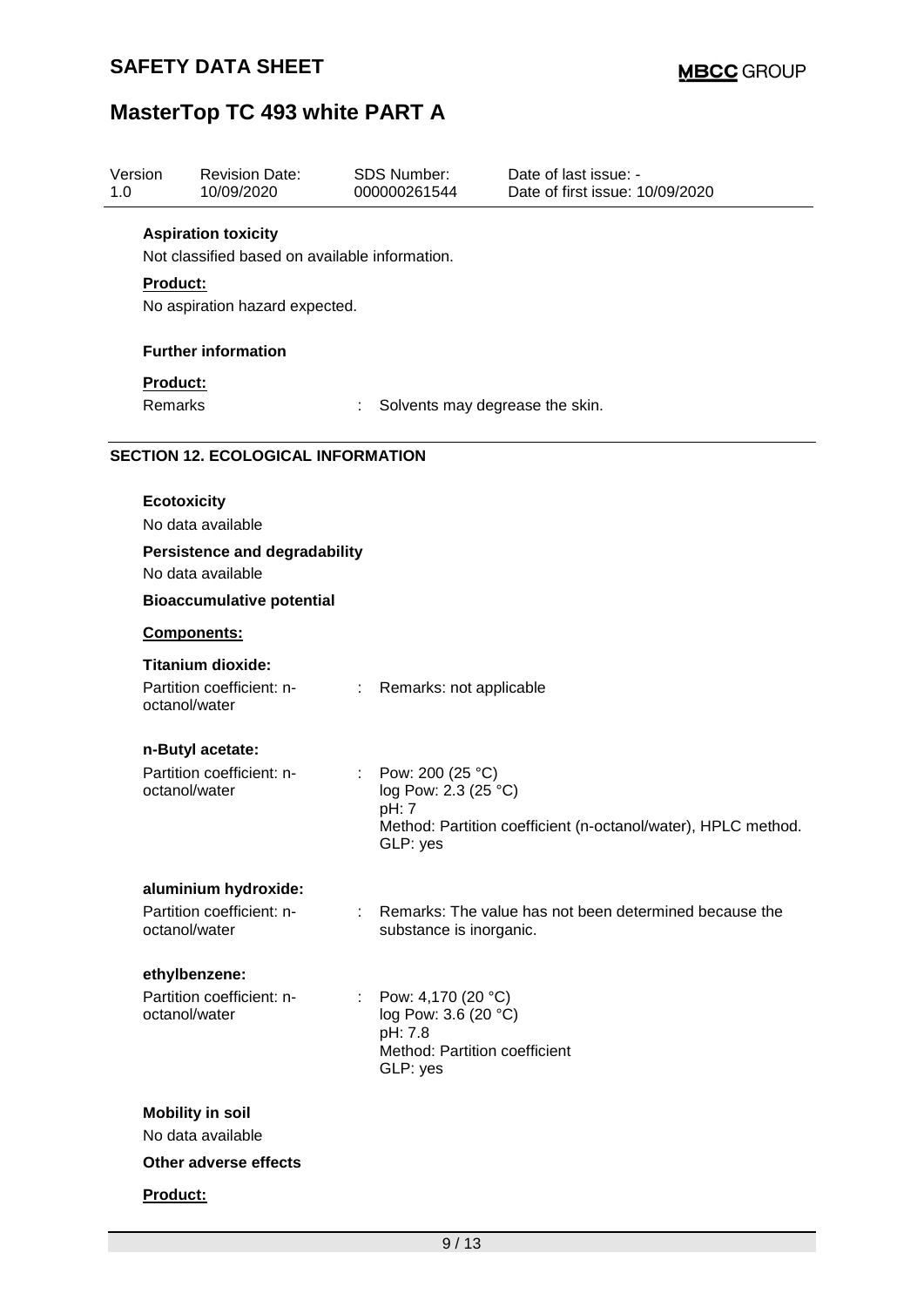| Version<br>1.0          | <b>Revision Date:</b><br>10/09/2020        | <b>SDS Number:</b><br>000000261544                                                                                                                                                                                                                 | Date of last issue: -<br>Date of first issue: 10/09/2020                                                                                                                                  |  |  |  |
|-------------------------|--------------------------------------------|----------------------------------------------------------------------------------------------------------------------------------------------------------------------------------------------------------------------------------------------------|-------------------------------------------------------------------------------------------------------------------------------------------------------------------------------------------|--|--|--|
|                         | Additional ecological infor-<br>mation     | There is a high probability that the product is not acutely<br>t.<br>harmful to aquatic organisms.<br>The product has not been tested. The statements on ecotoxi-<br>cology have been derived from the properties of the individual<br>components. |                                                                                                                                                                                           |  |  |  |
|                         | <b>SECTION 13. DISPOSAL CONSIDERATIONS</b> |                                                                                                                                                                                                                                                    |                                                                                                                                                                                           |  |  |  |
| <b>Disposal methods</b> |                                            |                                                                                                                                                                                                                                                    |                                                                                                                                                                                           |  |  |  |
| Waste from residues     |                                            | cal or used container.<br>tions.                                                                                                                                                                                                                   | Do not contaminate ponds, waterways or ditches with chemi-<br>Dispose of in accordance with national, state and local regula-<br>Do not discharge into drains/surface waters/groundwater. |  |  |  |
|                         | Contaminated packaging                     | ÷.<br>stance/product.                                                                                                                                                                                                                              | Contaminated packaging should be emptied as far as possible<br>and disposed of in the same manner as the sub-                                                                             |  |  |  |

### **SECTION 14. TRANSPORT INFORMATION**

### **International Regulations**

| <b>UNRTDG</b><br>UN number<br>Proper shipping name                                                                                                                  |         | <b>UN 1993</b><br>FLAMMABLE LIQUID, N.O.S.<br>(METHOXYPROPYLACETATE)                                              |
|---------------------------------------------------------------------------------------------------------------------------------------------------------------------|---------|-------------------------------------------------------------------------------------------------------------------|
| Class<br>Packing group<br>Labels                                                                                                                                    |         | 3<br>- 111<br>3                                                                                                   |
| <b>IATA-DGR</b><br>UN/ID No.<br>Proper shipping name<br>Class<br>Packing group<br>Labels<br>Packing instruction (cargo<br>aircraft)<br>Packing instruction (passen- | t.<br>۰ | <b>UN 1993</b><br>FLAMMABLE LIQUID, N.O.S.<br>(METHOXYPROPYLACETATE)<br>3<br>Ш<br>Flammable Liquids<br>366<br>355 |
| ger aircraft)<br><b>IMDG-Code</b><br>UN number<br>Proper shipping name                                                                                              |         | <b>UN 1993</b><br>FLAMMABLE LIQUID, N.O.S.                                                                        |
| Class<br>Packing group<br>Labels<br>EmS Code<br>Marine pollutant                                                                                                    |         | (METHOXYPROPYLACETATE)<br>3<br>Ш<br>3<br>$F-E$ , S-E<br>no                                                        |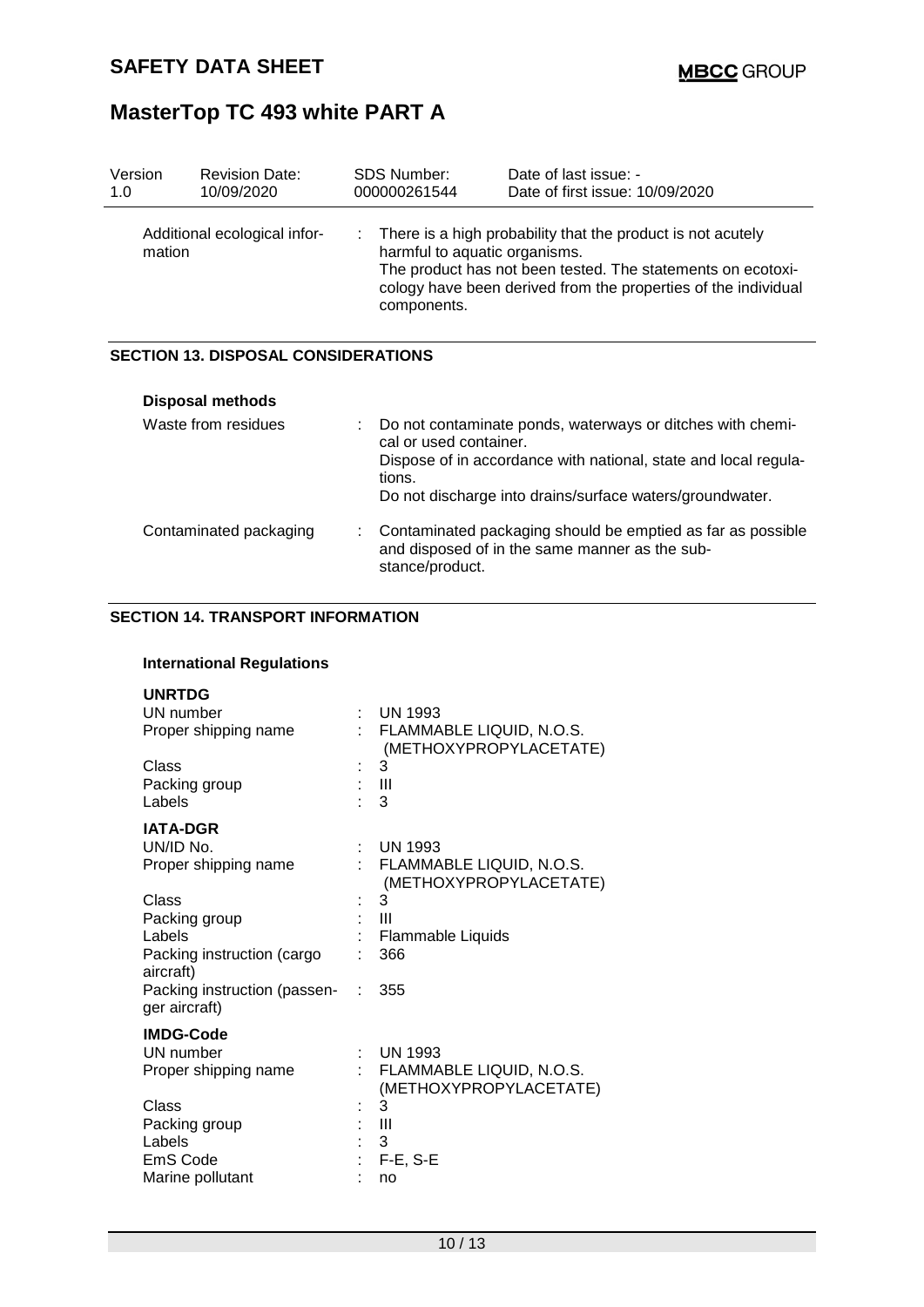| Version    | <b>Revision Date:</b>                                                                                               |   | <b>SDS Number:</b>       | Date of last issue: -           |  |  |  |  |  |
|------------|---------------------------------------------------------------------------------------------------------------------|---|--------------------------|---------------------------------|--|--|--|--|--|
| 1.0        | 10/09/2020                                                                                                          |   | 000000261544             | Date of first issue: 10/09/2020 |  |  |  |  |  |
|            | Transport in bulk according to Annex II of MARPOL 73/78 and the IBC Code<br>Not applicable for product as supplied. |   |                          |                                 |  |  |  |  |  |
|            |                                                                                                                     |   |                          |                                 |  |  |  |  |  |
|            | <b>Domestic regulation</b>                                                                                          |   |                          |                                 |  |  |  |  |  |
| <b>TDG</b> |                                                                                                                     |   |                          |                                 |  |  |  |  |  |
|            | UN number                                                                                                           |   | <b>UN 1993</b>           |                                 |  |  |  |  |  |
|            | Proper shipping name                                                                                                |   | FLAMMABLE LIQUID, N.O.S. | (METHOXYPROPYLACETATE)          |  |  |  |  |  |
| Class      |                                                                                                                     | ÷ | 3                        |                                 |  |  |  |  |  |
|            | Packing group                                                                                                       |   | Ш                        |                                 |  |  |  |  |  |

#### **Special precautions for user**

The transport classification(s) provided herein are for informational purposes only, and solely based upon the properties of the unpackaged material as it is described within this Safety Data Sheet. Transportation classifications may vary by mode of transportation, package sizes, and variations in regional or country regulations.

#### **SECTION 15. REGULATORY INFORMATION**

Labels : 3<br>ERG Code : 128 ERG Code in the set of the set of the set of the set of the set of the set of the set of the set of the set of the set of the set of the set of the set of the set of the set of the set of the set of the set of the set of t Marine pollutant : no

|            | The ingredients of this product are reported in the following inventories: |
|------------|----------------------------------------------------------------------------|
| <b>DSL</b> | On the inventory, or in compliance with the inventory                      |

#### **SECTION 16. OTHER INFORMATION**

#### **Full text of other abbreviations**

| $1-A$                                                                 | 29 CFR 1910.1000 (Table Z- : OSHA - Table Z-1-A (29 CFR 1910.1000)                                                                                  |
|-----------------------------------------------------------------------|-----------------------------------------------------------------------------------------------------------------------------------------------------|
| 29 CFR 1910.1000 (Table Z-                                            | : OSHA - Table Z-1 (Limits for Air Contaminants) 29 CFR                                                                                             |
| 1)                                                                    | 1910.1000                                                                                                                                           |
| <b>ACGIH</b>                                                          | : USA. ACGIH Threshold Limit Values (TLV)                                                                                                           |
| <b>ACGIHTLV</b>                                                       | : American Conference of Governmental Industrial Hygienists -<br>threshold limit values (US)                                                        |
| CA AB OEL                                                             | : Canada. Alberta, Occupational Health and Safety Code (table<br>$2:$ OEL)                                                                          |
| CA BC OEL                                                             | : Canada. British Columbia OEL                                                                                                                      |
| CA QC OEL                                                             | : Québec. Regulation respecting occupational health and safe-<br>ty, Schedule 1, Part 1: Permissible exposure values for air-<br>borne contaminants |
| <b>NIOSH</b>                                                          | : NIOSH Pocket Guide to Chemical Hazards (US)                                                                                                       |
|                                                                       | 29 CFR 1910.1000 (Table Z- : Short Term Exposure Limit (STEL):                                                                                      |
| 1-A) / STEL value                                                     |                                                                                                                                                     |
| 1-A) / TWA value                                                      | 29 CFR 1910.1000 (Table Z- : Time Weighted Average (TWA):                                                                                           |
| 29 CFR 1910.1000 (Table Z- : Permissible exposure limit<br>$1)$ / PEL |                                                                                                                                                     |
| ACGIH / TWA                                                           | : 8-hour, time-weighted average                                                                                                                     |
| ACGIH / STEL                                                          | : Short-term exposure limit                                                                                                                         |
| <b>ACGIHTLV / STEL value</b>                                          | : Short Term Exposure Limit (STEL):                                                                                                                 |
| ACGIHTLV / TWA value                                                  | : Time Weighted Average (TWA):                                                                                                                      |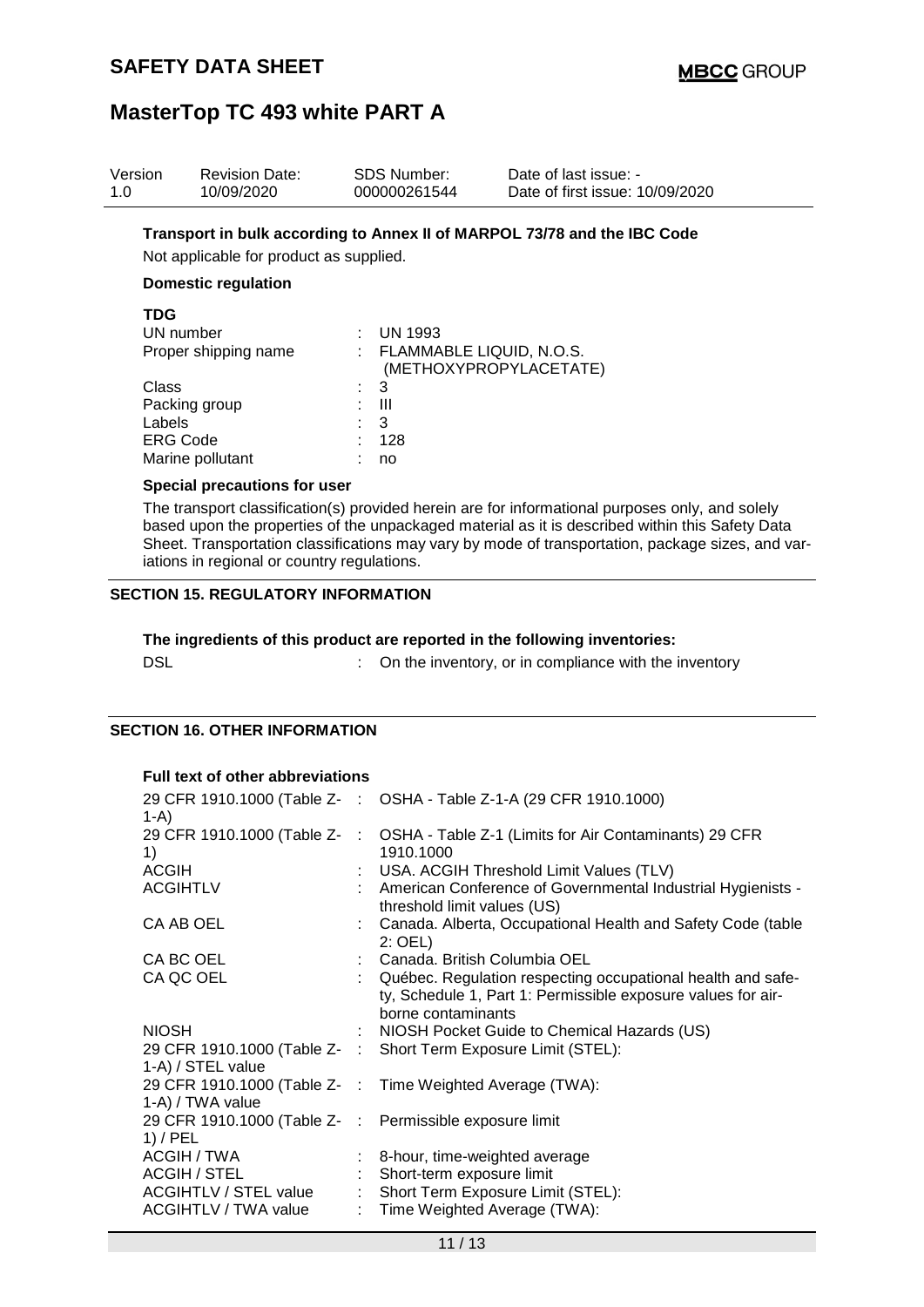| Version                               | <b>Revision Date:</b>                   | <b>SDS Number:</b>                                                        | Date of last issue: -                                                      |  |
|---------------------------------------|-----------------------------------------|---------------------------------------------------------------------------|----------------------------------------------------------------------------|--|
| 1.0                                   | 10/09/2020                              | 000000261544                                                              | Date of first issue: 10/09/2020                                            |  |
|                                       | CA AB OEL / TWA                         |                                                                           | : 8-hour Occupational exposure limit                                       |  |
|                                       | CA AB OEL / STEL<br>CA BC OEL / TWA     | : 15-minute occupational exposure limit<br>: 8-hour time weighted average |                                                                            |  |
| CA QC OEL / TWAEV<br>CA QC OEL / STEV |                                         | : Time-weighted average exposure value<br>: Short-term exposure value     |                                                                            |  |
|                                       | NIOSH / REL value<br>NIOSH / STEL value |                                                                           | : Recommended exposure limit (REL):<br>: Short Term Exposure Limit (STEL): |  |

AICS - Australian Inventory of Chemical Substances; ANTT - National Agency for Transport by Land of Brazil; ASTM - American Society for the Testing of Materials; bw - Body weight; CMR - Carcinogen, Mutagen or Reproductive Toxicant; DIN - Standard of the German Institute for Standardisation; DSL - Domestic Substances List (Canada); ECx - Concentration associated with x% response; ELx - Loading rate associated with x% response; EmS - Emergency Schedule; ENCS - Existing and New Chemical Substances (Japan); ErCx - Concentration associated with x% growth rate response; ERG - Emergency Response Guide; GHS - Globally Harmonized System; GLP - Good Laboratory Practice; IARC - International Agency for Research on Cancer; IATA - International Air Transport Association; IBC - International Code for the Construction and Equipment of Ships carrying Dangerous Chemicals in Bulk; IC50 - Half maximal inhibitory concentration; ICAO - International Civil Aviation Organization; IECSC - Inventory of Existing Chemical Substances in China; IMDG - International Maritime Dangerous Goods; IMO - International Maritime Organization; ISHL - Industrial Safety and Health Law (Japan); ISO - International Organisation for Standardization; KECI - Korea Existing Chemicals Inventory; LC50 - Lethal Concentration to 50 % of a test population; LD50 - Lethal Dose to 50% of a test population (Median Lethal Dose); MARPOL - International Convention for the Prevention of Pollution from Ships; n.o.s. - Not Otherwise Specified; Nch - Chilean Norm; NO(A)EC - No Observed (Adverse) Effect Concentration; NO(A)EL - No Observed (Adverse) Effect Level; NOELR - No Observable Effect Loading Rate; NOM - Official Mexican Norm; NTP - National Toxicology Program; NZIoC - New Zealand Inventory of Chemicals; OECD - Organization for Economic Co-operation and Development; OPPTS - Office of Chemical Safety and Pollution Prevention; PBT - Persistent, Bioaccumulative and Toxic substance; PICCS - Philippines Inventory of Chemicals and Chemical Substances; (Q)SAR - (Quantitative) Structure Activity Relationship; REACH - Regulation (EC) No 1907/2006 of the European Parliament and of the Council concerning the Registration, Evaluation, Authorisation and Restriction of Chemicals; SADT - Self-Accelerating Decomposition Temperature; SDS - Safety Data Sheet; TCSI - Taiwan Chemical Substance Inventory; TDG - Transportation of Dangerous Goods; TSCA - Toxic Substances Control Act (United States); UN - United Nations; UNRTDG - United Nations Recommendations on the Transport of Dangerous Goods; vPvB - Very Persistent and Very Bioaccumulative; WHMIS - Workplace Hazardous Materials Information System

Revision Date : 10/09/2020

We support worldwide Responsible Care® initiatives. We value the health and safety of our employees, customers, suppliers and neighbors, and the protection of the environment. Our commitment to Responsible Care is integral to conducting our business and operating our facilities in a safe and environmentally responsible fashion, supporting our customers and suppliers in ensuring the safe and environmentally sound handling of our products, and minimizing the impact of our operations on society and the environment during production, storage, transport, use and disposal of our products.

IMPORTANT: WHILE THE DESCRIPTIONS, DESIGNS, DATA AND INFORMATION CONTAINED HEREIN ARE PRESENTED IN GOOD FAITH AND BELIEVED TO BE ACCURATE , IT IS PROVIDED FOR YOUR GUIDANCE ONLY. BECAUSE MANY FACTORS MAY AFFECT